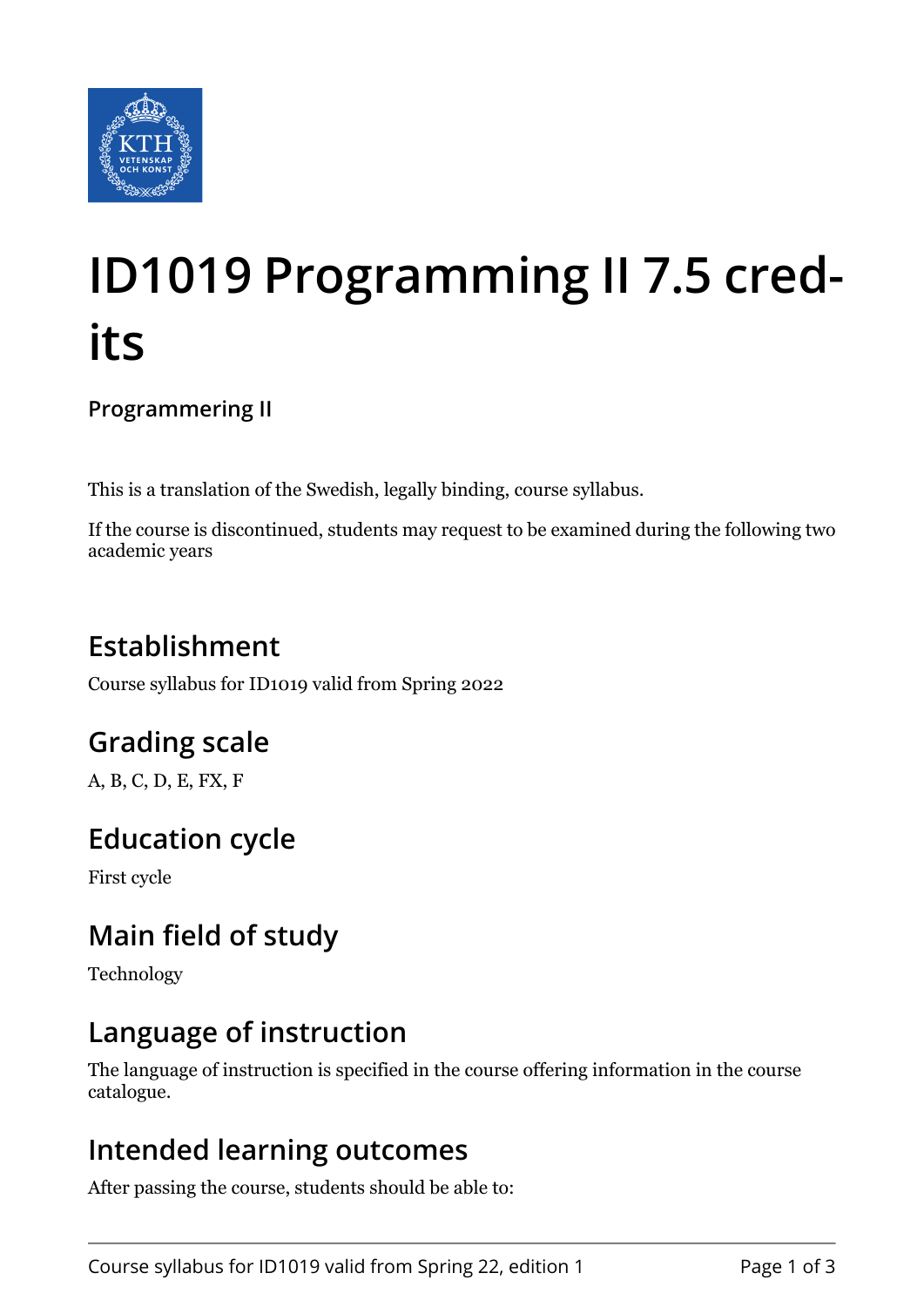• use recursion, pattern matching and non-modifiable data structures upon implementation in a functional programming language.

For higher grades, the student should also be able to

- use functions as first order objects and work with the functions of higher order
- explain the basics of functional programming, its structure and operational semantics
- evaluate functions with regard to time complexity
- use message based multi-threaded programming.

#### **Course contents**

The course goes through partly the programming techniques that are used in functional programming languages, partly how programmes can be divided into several executing threads and how these can be coordinated. Examples of programming techniques are recursive definitions, non-updateable data structures, functions of higher order and so called "closures". Coordination of multiple threads is shown, partly through modification of common data structures, partly through message passing between processes.

The course will use a programming language as the main language but also show similarities and differences with other functional languages.

## **Specific prerequisites**

- Knowledge and skills in programming, 7,5 credits, corresponding to completed course ID1018.
- Knowledge in algorithms and data structures, 4,5 credits, corresponding to completed course component ARBA-Course work in ID1020/ID1021.
- Knowledge in discrete mathematics, 7,5 credits, corresponding to completed course IX1500/SF1610.

Active participation in a course offering where the final examination is not yet reported in Ladok is considered equivalent to completion of the course. Registration for a course is counted as active participation. The term 'final examination' encompasses both the regular examination and the first re-examination.

#### **Examination**

• INL1 - Hand in assignment, 7.5 credits, grading scale: A, B, C, D, E, FX, F

Based on recommendation from KTH's coordinator for disabilities, the examiner will decide how to adapt an examination for students with documented disability.

The examiner may apply another examination format when re-examining individual students.

## **Transitional regulations**